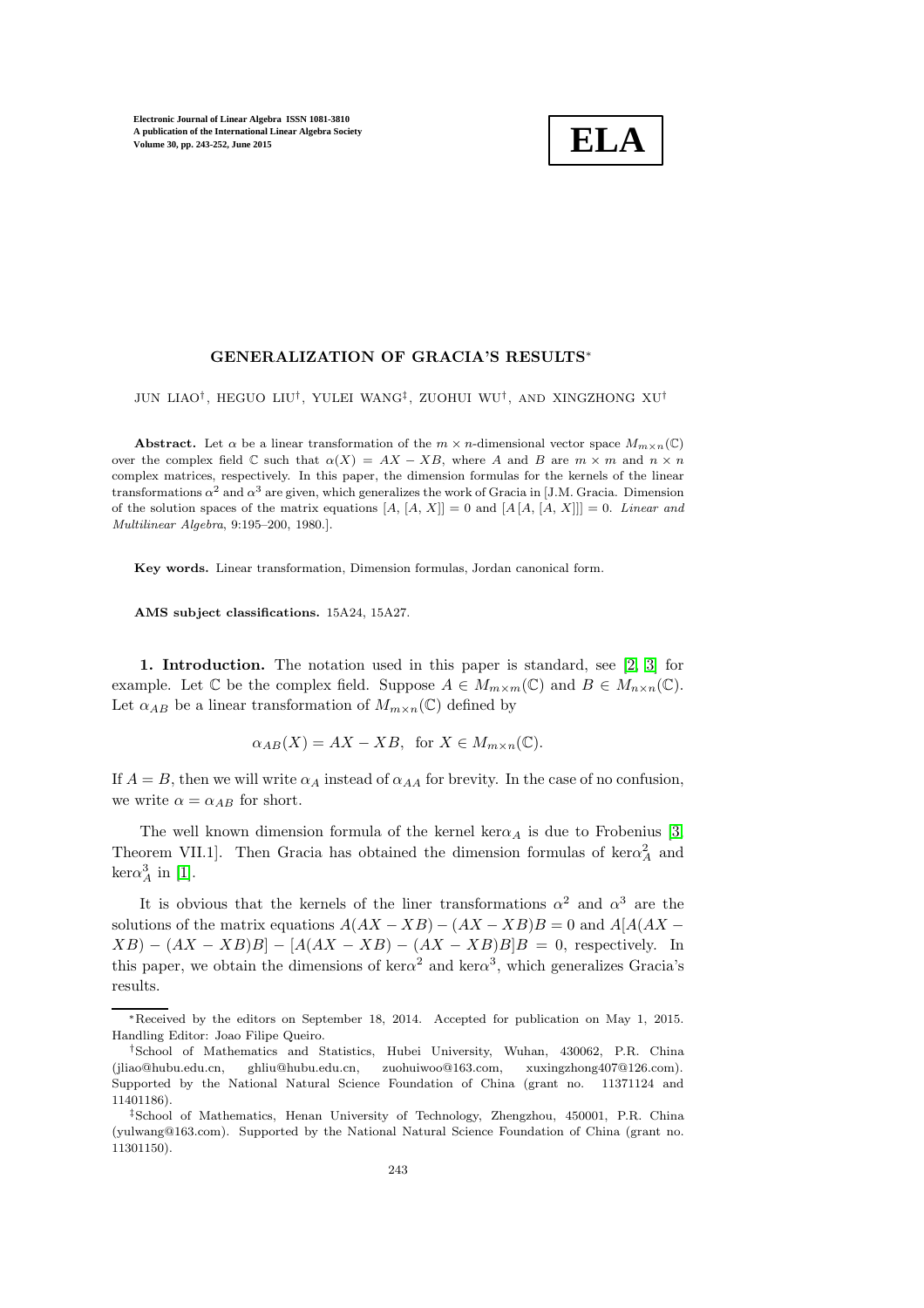$$
\boxed{\textbf{ELA}}
$$

# 244 Jun Liao, Heguo Liu, Yulei Wang, Zuohui Wu, and Xingzhong Xu

For convenience, we introduce the following notations. Suppose that the elementary divisors of A and B are  $(\lambda - \lambda_1)^{p_1}$ ,  $(\lambda - \lambda_2)^{p_2}$ , ...,  $(\lambda - \lambda_u)^{p_u}$  and  $(\lambda - \mu_1)^{q_1}$ ,  $(\lambda (\mu_2)^{q_2}, \ldots, (\lambda - \mu_v)^{q_v}$ , respectively. Let  $E_n$  be the unit matrix of size n and let

$$
N_n = \left( \begin{array}{cccc} 0 & 1 & 0 & \cdots & 0 \\ 0 & 0 & 1 & \cdots & 0 \\ \vdots & \vdots & \vdots & \ddots & \vdots \\ 0 & 0 & 0 & \cdots & 1 \\ 0 & 0 & 0 & \cdots & 0 \end{array} \right)
$$

be the square matrix of size  $n$  in which all the elements of the first superdiagonal are 1 and all the other elements are 0. Let

$$
J_A = \begin{pmatrix} \lambda_1 E_{p_1} + N_{p_1} & & & & \\ & \lambda_2 E_{p_2} + N_{p_2} & & 0 & \\ & & \ddots & & \\ 0 & & & \lambda_u E_{p_u} + N_{p_u} \end{pmatrix}
$$

and

$$
J_B = \begin{pmatrix} \mu_1 E_{q_1} + N_{q_1} & & & & \\ & \mu_2 E_{q_2} + N_{q_2} & & 0 & \\ & & \ddots & & \\ 0 & & & \mu_v E_{q_v} + N_{q_v} \end{pmatrix}
$$

be respectively the Jordan normal forms of A and B. For  $1 \leq \alpha \leq u$  and  $1 \leq \beta \leq v$ . Let  $F^{(2)}_{\alpha\beta}$  and  $F^{(3)}_{\alpha\beta}$  be defined by the following:

$$
\mathbf{F}_{\alpha\beta}^{(2)} = \begin{cases} 0 & \text{if } \lambda_{\alpha} \neq \mu_{\beta}; \\ 2\min(p_{\alpha}, q_{\beta}) - 1 & \text{if } \lambda_{\alpha} = \mu_{\beta} \text{ and } p_{\alpha} = q_{\beta}; \\ 2\min(p_{\alpha}, q_{\beta}) & \text{if } \lambda_{\alpha} = \mu_{\beta} \text{ and } p_{\alpha} \neq q_{\beta} \end{cases}
$$

and

$$
\mathbf{F}_{\alpha\beta}^{(3)} = \begin{cases} 0 & \text{if } \lambda_{\alpha} \neq \mu_{\beta}; \\ 3\min(p_{\alpha}, q_{\beta}) - 2 & \text{if } \lambda_{\alpha} = \mu_{\beta} \text{ and } p_{\alpha} = q_{\beta}; \\ 3\min(p_{\alpha}, q_{\beta}) - 1 & \text{if } \lambda_{\alpha} = \mu_{\beta} \text{ and } |p_{\alpha} - q_{\beta}| = 1; \\ 3\min(p_{\alpha}, q_{\beta}) & \text{if } \lambda_{\alpha} = \mu_{\beta} \text{ and } |p_{\alpha} - q_{\beta}| \ge 2. \end{cases}
$$

<span id="page-1-0"></span>The main results are the following:

THEOREM 1.1. Let  $\alpha : M_{m \times n}(\mathbb{C}) \to M_{m \times n}(\mathbb{C})$  be a linear transformation such that  $\alpha(X) = AX - XB$ , where A and B are  $m \times m$  and  $n \times n$  complex matrices,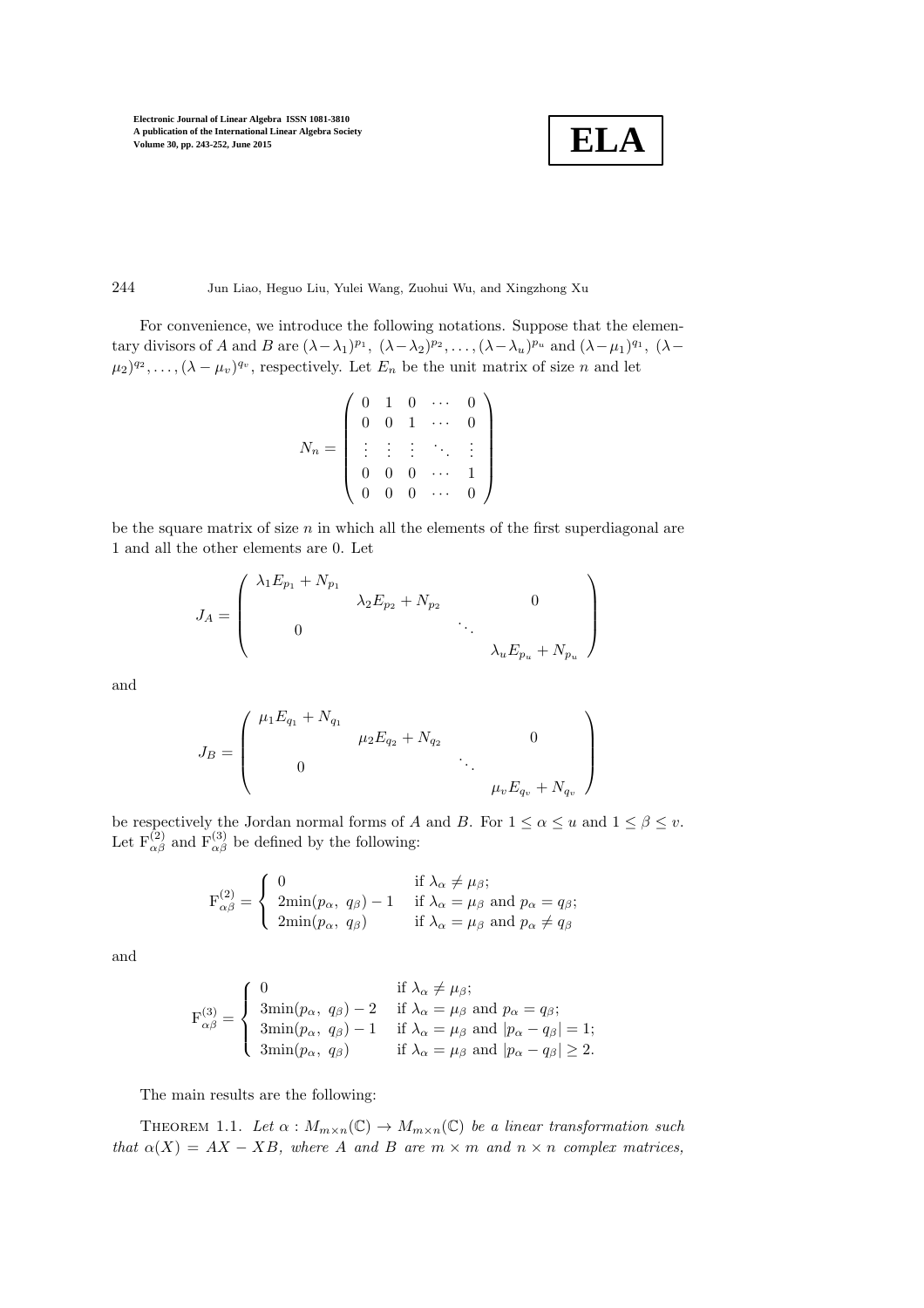

### Generalization of Gracia's Results 245

respectively. Then the dimension formula for  $\ker \alpha^2$  is

$$
\dim(\ker\alpha^2) = \sum_{\alpha=1}^u \sum_{\beta=1}^v F_{\alpha\beta}^{(2)}.
$$
\n(1.1)

<span id="page-2-1"></span>THEOREM 1.2. Let  $\alpha : M_{m \times n}(\mathbb{C}) \to M_{m \times n}(\mathbb{C})$  be a linear transformation such that  $\alpha(X) = AX - XB$ , where A and B are  $m \times m$  and  $n \times n$  complex matrices, respectively. Then the dimension formula for  $\ker \alpha^3$  is

<span id="page-2-0"></span>
$$
\dim(\ker\alpha^3) = \sum_{\alpha=1}^u \sum_{\beta=1}^v F_{\alpha\beta}^{(3)}.
$$
\n(1.2)

2. The proof of Theorem [1.1.](#page-1-0) Before proving the theorem, we first give a lemma in the following:

LEMMA 2.1. For a matrix  $M \in M_{l \times l}(\mathbb{C})$ , let  $\Lambda(M)$  be the set of its different *eigenvalues.* If  $\Lambda(A) \cap \Lambda(B) = \emptyset$ , then ker $\alpha^k = 0$  for  $k = 1, 2, 3, \dots$ 

*Proof.* It is well known that  $\Lambda(A) \cap \Lambda(B) = \emptyset$  if and only if the unique solution of the matrix equation  $AX - XB = 0$  is  $X = 0$ . Thus, when  $\Lambda(A) \cap \Lambda(B) = \emptyset$ , we can prove by induction on k that if  $\Lambda(A) \cap \Lambda(B) = \emptyset$ , the equality  $\alpha^{k}(X) = 0$  implies X = 0. In fact, if  $\alpha^{k}(X) = 0$  then  $\alpha(\alpha^{k-1}(X)) = 0$  and  $A\alpha^{k-1}(X) - \alpha^{k-1}(X)B = 0$ . Since  $\Lambda(A) \cap \Lambda(B) = \emptyset$ , it follows that  $\alpha^{k-1}(X) = 0$ . By hypothesis of the induction the equality  $\alpha^{k-1}(X) = 0$  implies that  $X = 0$ . So that,  $\Lambda(A) \cap \Lambda(B) = \emptyset$  implies that  $\ker \alpha^k = 0$  for  $k = 1, 2, 3, \dots$ 

*Proof.* It is obvious that there are invertible matrices U and V such that  $A =$  $U J_A U^{-1}$  and  $B = V J_B V^{-1}$ . Assume  $X \in \text{ker}\alpha^2$ , then  $A(AX - XB) - (AX - XB)B =$ 0. Hence,

$$
UJ_AU^{-1}(UJ_AU^{-1}X-XVJ_BV^{-1})=(UJ_AU^{-1}X-XVJ_BV^{-1})VJ_BV^{-1}.
$$

Thus,

$$
J_A(J_AU^{-1}XV - U^{-1}XVJ_B) = (J_AU^{-1}XV - U^{-1}XVJ_B)J_B.
$$

Let  $\overline{X} = U^{-1}XV$ . Then, the equation is

$$
J_A(J_A \overline{X} - \overline{X} J_B) = (J_A \overline{X} - \overline{X} J_B) J_B.
$$
\n(2.1)

Now we partition  $\overline{X}$  into blocks  $(X_{\alpha\beta})$  where  $X_{\alpha\beta} = (\varepsilon_{ik})_{p_\alpha \times q_\beta}$  is a  $p_\alpha \times q_\beta$  matrix for  $1 \leq \alpha \leq u$  and  $1 \leq \beta \leq v$ . Then we get uv matrix equations from (3):

$$
(\lambda_{\alpha} E_{p_{\alpha}} + N_{p_{\alpha}}) [(\lambda_{\alpha} E_{p_{\alpha}} + N_{p_{\alpha}}) X_{\alpha\beta} - X_{\alpha\beta} (\mu_{\beta} E_{q_{\beta}} + N_{q_{\beta}})]
$$
  
= 
$$
[(\lambda_{\alpha} E_{p_{\alpha}} + N_{p_{\alpha}}) X_{\alpha\beta} - X_{\alpha\beta} (\mu_{\beta} E_{q_{\beta}} + N_{q_{\beta}})] (\mu_{\beta} E_{q_{\beta}} + N_{q_{\beta}}).
$$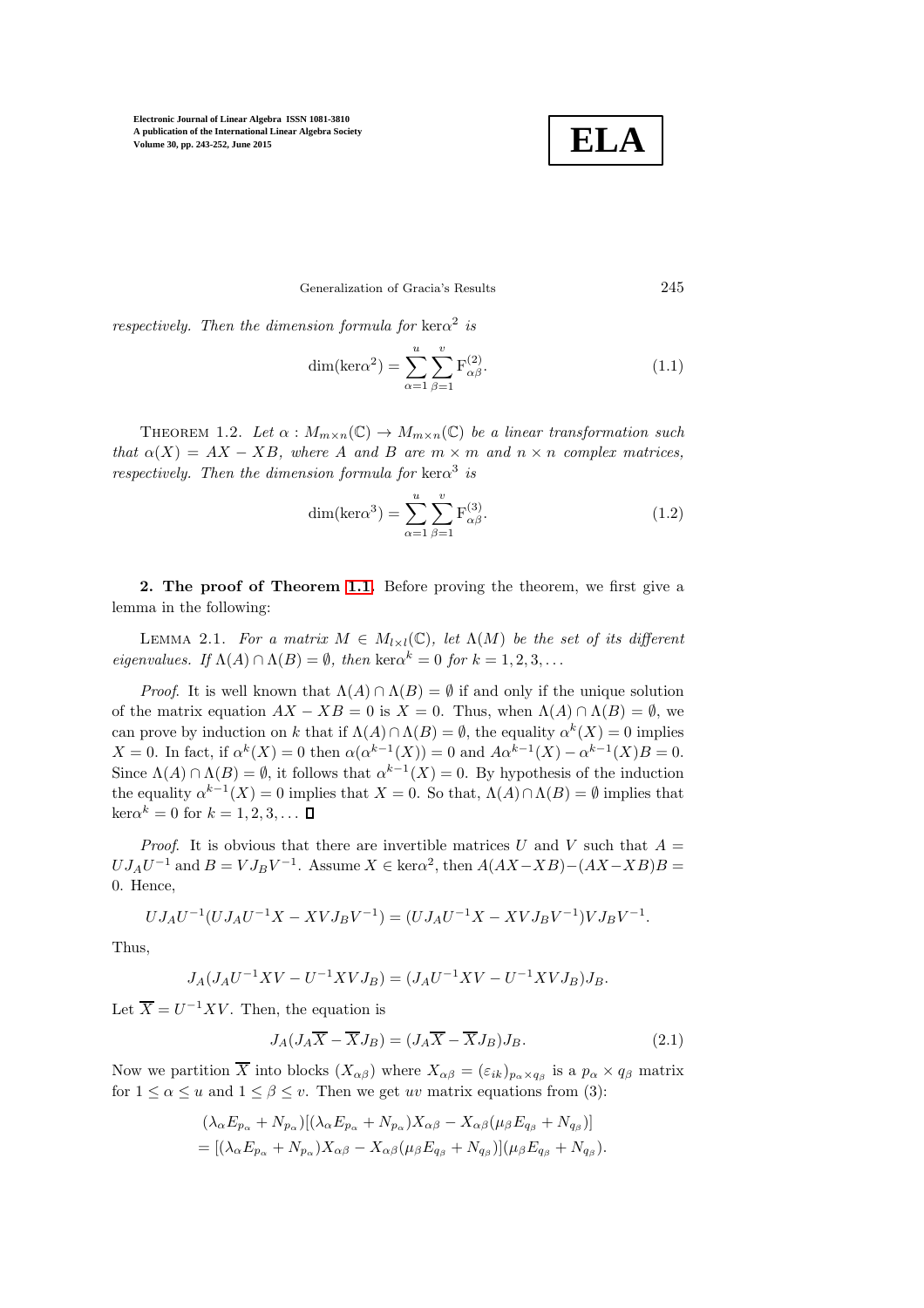

246 Jun Liao, Heguo Liu, Yulei Wang, Zuohui Wu, and Xingzhong Xu

Write  $P_{\alpha} := N_{p_{\alpha}}$  and  $Q_{\beta} := N_{q_{\beta}}$ . An easy calculation gives

$$
(\mu_{\beta} - \lambda_{\alpha})^2 X_{\alpha\beta} = 2(\mu_{\beta} - \lambda_{\alpha})(P_{\alpha}X_{\alpha\beta} - X_{\alpha\beta}Q_{\beta})
$$

$$
+ P_{\alpha}(X_{\alpha\beta}Q_{\beta} - P_{\alpha}X_{\alpha\beta}) - (X_{\alpha\beta}Q_{\beta} - P_{\alpha}X_{\alpha\beta})Q_{\beta}.
$$
 (2.2)

If  $\mu_{\beta} \neq \lambda_{\alpha}$ , then  $X_{\alpha\beta} = 0$  by Lemma [2.1.](#page-2-0) Next we assume that  $\mu_{\beta} = \lambda_{\alpha}$ . In this case, we have

$$
P_{\alpha}(P_{\alpha}X_{\alpha\beta} - X_{\alpha\beta}Q_{\beta}) = (P_{\alpha}X_{\alpha\beta} - X_{\alpha\beta}Q_{\beta})Q_{\beta}.
$$
\n(2.3)

Case 1.  $p_{\alpha} = q_{\beta}$ .

If  $p_{\alpha} = 1$ , then it is obvious that  $X_{\alpha\beta} = (\varepsilon_{11})$ .

If  $p_{\alpha} = 2$ , an easy computation gives  $X_{\alpha\beta} = \begin{pmatrix} \varepsilon_{11} & \varepsilon_{12} \\ 0 & \varepsilon_{22} \end{pmatrix}$ .

If  $p_{\alpha} \geq 3$ , then

$$
\begin{pmatrix}\n\varepsilon_{31} & \varepsilon_{32} - \varepsilon_{21} & \varepsilon_{33} - \varepsilon_{22} & \cdots & \varepsilon_{3, q_{\beta}} - \varepsilon_{2, q_{\beta}-1} \\
\varepsilon_{41} & \varepsilon_{42} - \varepsilon_{31} & \varepsilon_{43} - \varepsilon_{32} & \cdots & \varepsilon_{4, q_{\beta}} - \varepsilon_{3, q_{\beta}-1} \\
\vdots & \vdots & \ddots & \vdots \\
\varepsilon_{p_{\alpha}} & \varepsilon_{p_{\alpha}} & \varepsilon_{p_{\alpha}-1, 1} & \varepsilon_{p_{\alpha}} & \varepsilon_{p_{\alpha}-1, 2} & \cdots & \varepsilon_{p_{\alpha}} & \varepsilon_{q_{\beta}-1} & \varepsilon_{p_{\alpha}-1, q_{\beta}-1} \\
0 & -\varepsilon_{p_{\alpha}} & 0 & 0 & \cdots & 0\n\end{pmatrix}
$$
\n
$$
= \begin{pmatrix}\n0 & \varepsilon_{21} & \varepsilon_{22} - \varepsilon_{11} & \cdots & \varepsilon_{2, q_{\beta}-1} - \varepsilon_{1, q_{\beta}-2} \\
0 & \varepsilon_{31} & \varepsilon_{32} - \varepsilon_{21} & \cdots & \varepsilon_{3, q_{\beta}-1} - \varepsilon_{1, q_{\beta}-2} \\
\vdots & \vdots & \ddots & \vdots & \vdots \\
0 & \varepsilon_{p_{\alpha}-1, 1} & \varepsilon_{p_{\alpha}-1, 2} - \varepsilon_{p_{\alpha}-2, 1} & \cdots & \varepsilon_{p_{\alpha}-1, q_{\beta}-1} - \varepsilon_{p_{\alpha}-2, q_{\beta}-2} \\
0 & \varepsilon_{p_{\alpha}} & 1 & \varepsilon_{p_{\alpha}} & \varepsilon_{p_{\alpha}} & \varepsilon_{p_{\alpha}-1}, & \cdots & \varepsilon_{p_{\alpha}, q_{\beta}-1} - \varepsilon_{p_{\alpha}-1, q_{\beta}-2} \\
0 & 0 & -\varepsilon_{p_{\alpha}} & 1 & \cdots & \varepsilon_{p_{\alpha}, q_{\beta}-2}\n\end{pmatrix}
$$

This leads to the following equations:

$$
\begin{aligned} \varepsilon_{s1} &= \varepsilon_{p_\alpha\ t} = 0, \\ \varepsilon_{p_\alpha-1,\ i} &= 2\varepsilon_{p_\alpha,\ i+1,\ \varepsilon_{h2}} = 2\varepsilon_{h-1,\ 1}, \\ \varepsilon_{jk} &= 2\varepsilon_{j-1,\ k-1} - \varepsilon_{j-2,\ k-2}, \end{aligned}
$$

where  $3 \leq s \leq p_{\alpha}, 1 \leq t \leq q_{\beta}-2, 2 \leq i \leq q_{\beta}-2, 3 \leq j \leq p_{\alpha}, 3 \leq k \leq q_{\beta},$  $-1 \leq k - j \leq q_{\beta} - 3$  and  $3 \leq k \leq p_{\alpha}$ . According to these equations, we have

$$
\begin{cases}\n\varepsilon_{32} = 2\varepsilon_{21} \\
\varepsilon_{43} = 2\varepsilon_{32} - \varepsilon_{21} \\
\vdots \\
\varepsilon_{p_{\alpha}, q_{\beta}-1} = 2\varepsilon_{p_{\alpha}-1, q_{\beta}-2} - \varepsilon_{p_{\alpha}-2, q_{\beta}-3} \\
2\varepsilon_{p_{\alpha}, q_{\beta}-1} = \varepsilon_{p_{\alpha}-1, q_{\beta}-2}.\n\end{cases}
$$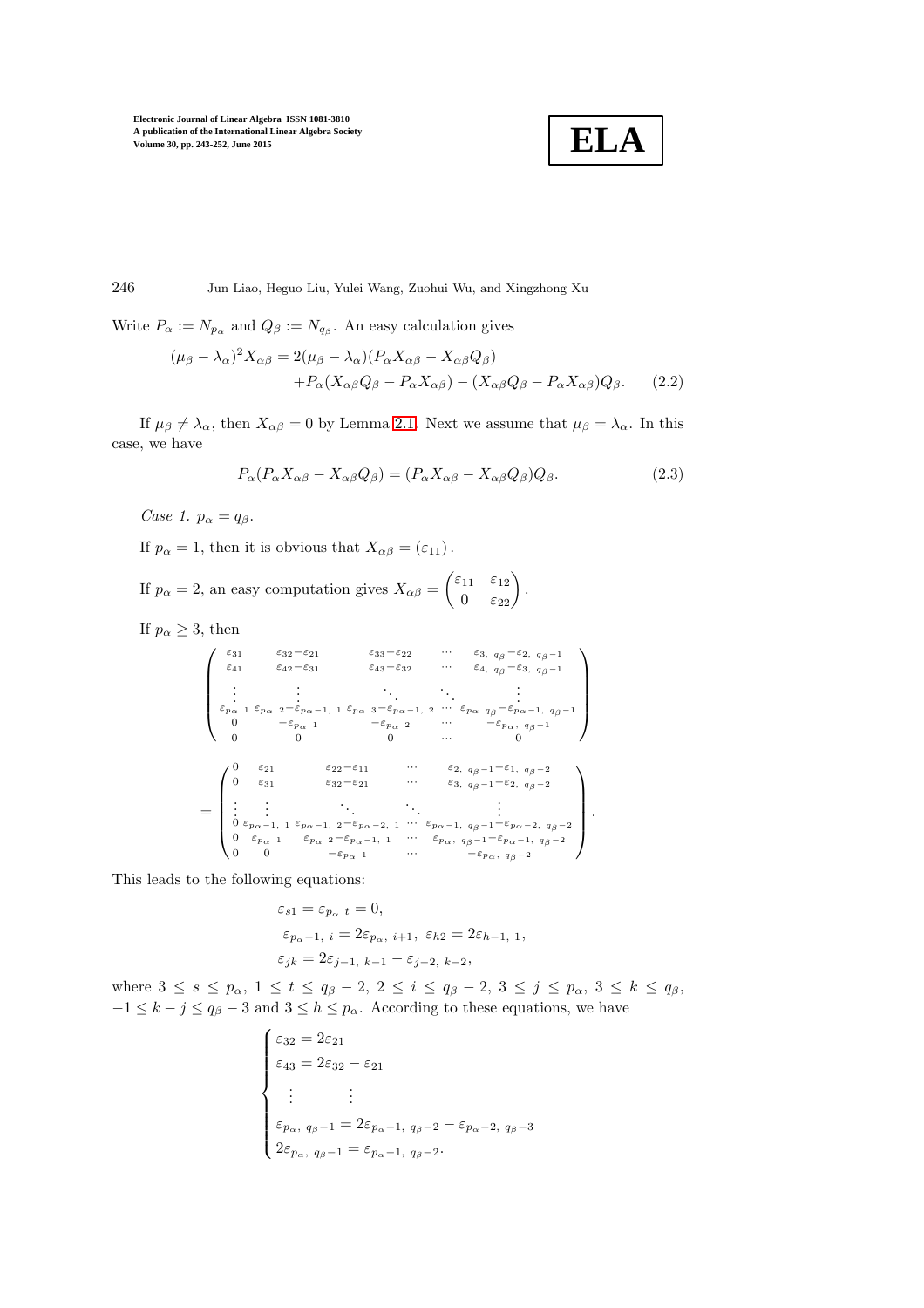

Generalization of Gracia's Results 247

Then,  $\varepsilon_{21} = \varepsilon_{32} = \cdots = \varepsilon_{p_\alpha, q_{\beta}-1} = 0$ . We also have

$$
\begin{cases}\n\varepsilon_{33} = 2\varepsilon_{22} - \varepsilon_{11} \\
\vdots \\
\varepsilon_{p_{\alpha}, q_{\beta}} = 2\varepsilon_{p_{\alpha}-1, q_{\beta}-1} - \varepsilon_{p_{\alpha}-2, q_{\beta}-2}.\n\end{cases}
$$

By induction on the subscript, we obtain  $\varepsilon_{ii} = (i-1)\varepsilon_{22} - (i-2)\varepsilon_{11}$ , where  $3 \le i \le$  $p_{\alpha}$ . Note that  $\varepsilon_{jk} = 2\varepsilon_{j-1, k-1} - \varepsilon_{j-2, k-2}$ , where  $3 \leq j \leq p_{\alpha}, 3 \leq k \leq q_{\beta}$  and  $1 \leq k - j \leq q_{\beta} - 3$ . By induction, we get  $\varepsilon_{rh} = (r - 1)\varepsilon_{2, h-r+2} - (r - 2)\varepsilon_{1, h-r+1}$ where  $3 \le r \le p_\alpha$ ,  $0 \le h - r \le q_\beta - 3$  and  $3 \le h \le q_\beta$ . Thus, we conclude that

$$
X_{\alpha\beta} = \begin{pmatrix} \varepsilon_{11} & \varepsilon_{12} & \varepsilon_{13} & \cdots & \varepsilon_{1, q_{\beta}-1} & & \varepsilon_{1, q_{\beta}} \\ 0 & \varepsilon_{22} & \varepsilon_{23} & \cdots & & \varepsilon_{2, q_{\beta}} \\ 0 & 0 & 2\varepsilon_{22}-\varepsilon_{11} & & & \varepsilon_{22} & q_{\beta} \\ \vdots & \vdots & \ddots & \vdots & & \vdots & \vdots \\ 0 & 0 & 0 & \cdots & (p_{\alpha}-2)\varepsilon_{22}-(p_{\alpha}-3)\varepsilon_{11} & (p_{\alpha}-2)\varepsilon_{23}-(p_{\alpha}-3)\varepsilon_{12} \\ 0 & 0 & 0 & \cdots & (p_{\alpha}-1)\varepsilon_{22}-(p_{\alpha}-2)\varepsilon_{11} \end{pmatrix}.
$$

Let  $D_1 = \text{diag}\{1, 0, -1, \ldots, -(p_\alpha - 2)\}\$  and  $D_2 = \text{diag}\{0, 1, \ldots, p_\alpha - 1\}\$  be diagonal matrices of size  $p_{\alpha}$ . It is obvious that  $X_{\alpha\beta} = \sum_{i=1}^{q_{\beta}-2} (\varepsilon_{1i}D_1 + \varepsilon_{2,i+1}D_2)N_{p_{\alpha}}^{i-1}$ . Then the number of arbitrary parameters in  $X_{\alpha\beta}$  is  $2p_{\alpha}-1$ .

Case 2.  $p_{\alpha} \neq q_{\beta}$ . We can assume that  $p_{\alpha} < q_{\beta}$ , since the case  $p_{\alpha} > q_{\beta}$  is analogous.

If  $p_{\alpha} = 1$ , then  $X_{\alpha\beta} = (0, \ldots, 0, \varepsilon_{1, q_{\beta}-1}, \varepsilon_{1, q_{\beta}})$ . In this case,  $q_{\beta} - 2$  columns are 0.

If  $p_{\alpha} = 2$ , then  $X_{\alpha\beta}$  has the following form:

$$
X_{\alpha\beta}=\begin{pmatrix}0&\cdots&0&2\varepsilon_{2, q_{\beta}-1}&\varepsilon_{1, q_{\beta}-1}&\varepsilon_{1, q_{\beta}}\\0&\cdots&0&0&\varepsilon_{2, q_{\beta}-1}&\varepsilon_{2, q_{\beta}}\end{pmatrix},
$$

and  $q_\beta - 3$  columns are 0.

If  $p_{\alpha} \geq 3$ , then  $X_{\alpha\beta}$  has the following form:

|              |  |   | $10 \cdots 0 \varepsilon_1$ , $q_\beta - p_\alpha \varepsilon_1$ , $q_\beta - p_\alpha + 1 \varepsilon_1$ , $q_\beta - p_\alpha + 2$ |                                            | $\varepsilon_1, q_\beta-2$                                                                                             | $\varepsilon_1, q_{\beta}-1$          | $\varepsilon_1, q_\beta$            |  |
|--------------|--|---|--------------------------------------------------------------------------------------------------------------------------------------|--------------------------------------------|------------------------------------------------------------------------------------------------------------------------|---------------------------------------|-------------------------------------|--|
| $0 \cdots 0$ |  | U | $\varepsilon_2$ , $q_\beta - p_\alpha + 1 \varepsilon_2$ , $q_\beta - p_\alpha + 2$                                                  |                                            | $\varepsilon_2$ , $q_\beta - 2$                                                                                        | $\varepsilon_2$ , $q_\beta - 1$       | $\varepsilon_2$ , $q_\beta$         |  |
| $0 \cdots 0$ |  |   |                                                                                                                                      | $\varepsilon_3, q_\beta-p_\alpha+2 \cdots$ | $\varepsilon_{3, q_{\beta}-2}$                                                                                         | $\varepsilon_3, q_\beta-1$            | $\varepsilon_{3, q}$                |  |
|              |  |   |                                                                                                                                      |                                            |                                                                                                                        |                                       |                                     |  |
| $0 \cdots 0$ |  |   |                                                                                                                                      |                                            | $\cdots \quad \varepsilon_{p\alpha-2,q_\beta-2} \ \varepsilon_{p\alpha-2,q_\beta-1} \ \varepsilon_{p\alpha-2,q_\beta}$ |                                       |                                     |  |
| $0 \cdots 0$ |  |   |                                                                                                                                      |                                            | $\cdots \quad \varepsilon_{p\alpha-1,q_\beta-2} \ \varepsilon_{p\alpha-1,q_\beta-1} \ \varepsilon_{p\alpha-1,q_\beta}$ |                                       |                                     |  |
| $0 \cdots 0$ |  |   |                                                                                                                                      | $\cdots$                                   |                                                                                                                        | $\varepsilon_{p\alpha\, ,q\beta\,-1}$ | $\varepsilon_{p\alpha\, ,\,q\beta}$ |  |

where  $\varepsilon_{i, q_{\beta}-p_{\alpha}-1+i} = (p_{\alpha}+1-i)\varepsilon_{p_{\alpha}, q_{\beta}-1}, \varepsilon_{r} = (r-1)\varepsilon_{2, h-r+2} - (r-2)\varepsilon_{1, h-r+1}$ and  $\varepsilon_{jk} = 0$ ,  $p_{\alpha} - q_{\beta} + 2 \le j - k \le p_{\alpha} - 1$ , and  $3 \le r \le p_{\alpha}$ ,  $0 \le h - r \le q_{\beta} - 3$ ,  $q_{\beta} - p_{\alpha} + 3 \le h \le q_{\beta}, 1 \le i \le p_{\alpha}$ . In this case,  $q_{\beta} - p_{\alpha} - 1$  columns are 0.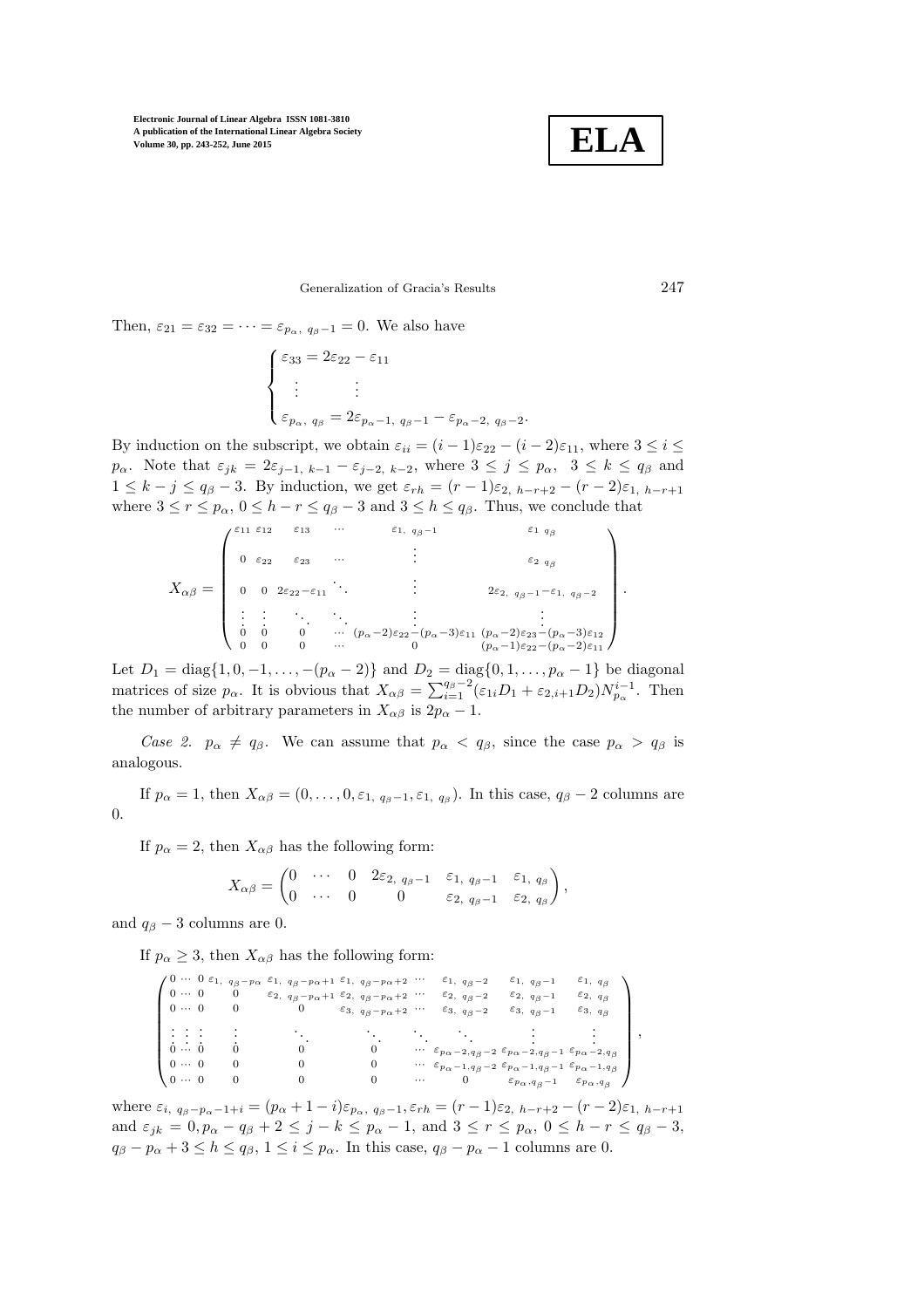**ELA**

248 Jun Liao, Heguo Liu, Yulei Wang, Zuohui Wu, and Xingzhong Xu

Therefore, there are  $n_2 = \sum_{\alpha=1}^u \sum_{\beta=1}^v \mathbf{F}_{\alpha\beta}^{(2)}$  linearly independent solutions  $\overline{X}_j$  of (3). For each  $\overline{X}$ , there are  $k_1, k_2, \ldots, k_{n_2}$ , such that  $\overline{X} = \sum_{j=1}^{n_2} k_j \overline{X}_j$ . Note that  $\overline{X} = U^{-1}XV$ . It is straightforward to show that every solution of  $A(AX - XB)$  –  $(AX - XB)B = 0$  is a linear combination of  $n_2$  linearly independent solutions.  $\square$ 

Let us illustrate Theorem [1.1](#page-1-0) with an example.

EXAMPLE 2.2. Suppose that the elementary divisors of A and B are  $(\lambda (\lambda_1)^4$ ,  $(\lambda-\lambda_1)^3$ ,  $(\lambda-\lambda_2)^2$ ,  $(\lambda-\lambda_2)$  and  $(\lambda-\lambda_1)^5$ ,  $(\lambda-\lambda_1)^3$ ,  $(\lambda-\lambda_2)^3$ ,  $(\lambda-\lambda_2)^2$ ,  $(\lambda-\lambda_3)$ , respectively, where  $\lambda_1 \neq \lambda_2 \neq \lambda_3$ , then

$$
\dim(\ker \alpha^2) = \sum_{\alpha=1}^4 \sum_{\beta=1}^5 F_{\alpha\beta}^{(2)} = 8 + 6 + 6 + 5 + 4 + 3 + 2 + 2 = 36.
$$

Let A be an  $n \times n$  complex matrix with distinct eigenvalues  $a_1, \ldots, a_r$  the elementary divisors of A are  $(\lambda - a_i)^{n_{ik}}$ and Segre characteristic

$$
\overbrace{\left[(n_{11}^{j_{11}}, n_{12}^{j_{12}}, \dots, n_{1m_1}^{j_{1m_1}}), \dots, (n_{r1}^{j_{r1}}, n_{r2}^{j_{r2}}, \dots, n_{rm_r}^{j_{rm_r}})\right]}^{j_{tk}},
$$

where  $0 < n_{i1} < n_{i2} < \cdots < n_{im_i}$  for  $1 \leq i \leq r$ ; here we write  $n_{ik}^{j_{ik}}$  for  $n_{ik}, n_{ik}, \ldots, n_{ik}$  $j_{ik}$  times .

<span id="page-5-0"></span>Then we can show the following corollaries.

COROLLARY 2.3 ([\[1\]](#page-9-2)). Let  $\alpha_A : M_{n \times n}(\mathbb{C}) \to M_{n \times n}(\mathbb{C})$  be a linear transformation such that  $\alpha_A(X) = AX - XA$ , where A is an  $n \times n$  complex matrix. Then

$$
\dim(\ker \alpha_A^2) = \sum_{i=1}^r \left[ \sum_{k=1}^{m_i} (2n_{ik} - 1) j_{ik}^2 + 4 \sum_{k=1}^{m_i - 1} n_{ik} \cdot j_{ik} \cdot \sum_{\beta=k+1}^{m_i} j_{i\beta} \right].
$$

*Proof.* Let the elementary divisors of A are  $(\lambda - a_i)^{n_{ik}}$  $j_{ik}$  times , where  $1 \leq i \leq r$  and

 $1 \leq k \leq m_i$ . Using Theorem [1.1,](#page-1-0) we have  $\dim(\text{ker}\alpha_A^2) = \sum_{\alpha=1}^u \sum_{\alpha=1}^u \mathcal{F}_{\alpha\alpha}^{(2)}$ , where  $u = \sum_{i=1}^{r} \sum_{k=1}^{m_i} j_{ik}$ . The result follows from that

$$
\sum_{\alpha=1}^{u} \sum_{\alpha=1}^{u} \mathbf{F}_{\alpha\alpha}^{(2)} = \sum_{i=1}^{r} \left[ \sum_{k=1}^{m_i} (2n_{ik} - 1) j_{ik}^2 + 4 \sum_{k=1}^{m_i - 1} n_{ik} \cdot j_{ik} \cdot \sum_{\beta=k+1}^{m_i} j_{i\beta} \right].
$$

This completes the proof.  $\Box$ 

COROLLARY 2.4. Let  $\alpha_A : M_{n \times n}(\mathbb{C}) \to M_{n \times n}(\mathbb{C})$  be a linear transformation such that  $\alpha_A(X) = AX - XA$ , where A is an  $n \times n$  complex matrix. Then  $n \leq$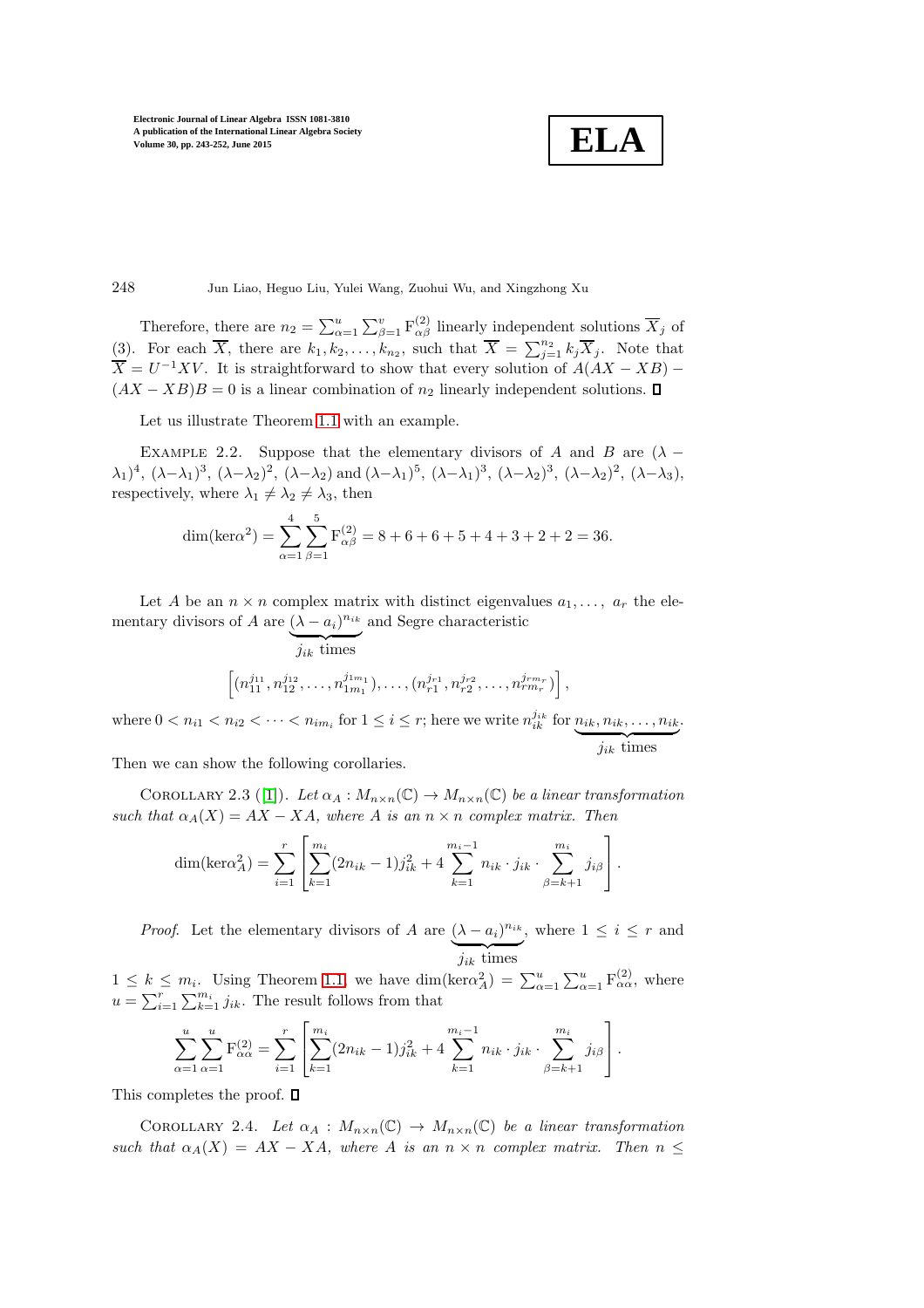

## Generalization of Gracia's Results 249

 $\dim(\text{ker}\alpha_A^2) \leq n^2$ . Moreover,  $\dim(\text{ker}\alpha_A^2) = n$  if and only if A is similar to a diagonal matrix diag $\{a_1, a_2, \ldots, a_n\}$ , where  $a_i \neq a_j$  if  $i \neq j$ .

Proof. By Corollary [2.3,](#page-5-0)

$$
\dim(\text{ker}\alpha_A^2) \ge \sum_{i=1}^r [(2n_{i1} - 1)j_{i1}^2] \ge \sum_{i=1}^r j_{i1}^2 \ge \frac{(\sum_{i=1}^r j_{i1})^2}{r} = \frac{n^2}{r} \ge n
$$

and this equality holds if and only if  $m_1 = 1, n_{i1} = 1$  and  $j_{i1} = 1, r = n$ . Clearly  $\ker \alpha_A^2$  is a subspace of the vector space  $M_{n \times n}(\mathbb{C})$ , thus  $\dim(\ker \alpha_A^2) \leq n^2$ .

3. The proof of Theorem [1.2.](#page-2-1) This theorem can be proved by the same method as employed in the previous section.

Proof. For convenience, we still use the same notations as in the proof of Theorem [1.1.](#page-1-0) Assume  $X \in \text{ker}\alpha^3$ . Then  $J_A^2(J_A\overline{X} - 3\overline{X}J_B) = (\overline{X}J_B - 3J_A\overline{X})J_B^2$ , where  $\overline{X} = U^{-1}XV$ . Consequently, we get uv matrix equations:

$$
(\lambda_{\alpha}E_{p_{\alpha}} + N_{p_{\alpha}})^{2}[(\lambda_{\alpha}E_{p_{\alpha}} + N_{p_{\alpha}})X_{\alpha\beta} - 3X_{\alpha\beta}(\mu_{\beta}E_{q_{\beta}} + N_{q_{\beta}})]
$$
  
= 
$$
[(\lambda_{\alpha}E_{p_{\alpha}} + N_{p_{\alpha}})X_{\alpha\beta} - 3X_{\alpha\beta}(\mu_{\beta}E_{q_{\beta}} + N_{q_{\beta}})](\mu_{\beta}E_{q_{\beta}} + N_{q_{\beta}})^{2},
$$

for  $1 \le \alpha \le u$  and  $1 \le \beta \le v$ . An easy calculation gives

$$
(\mu_{\beta} - \lambda_{\alpha})^3 X_{\alpha\beta} = 3(\mu_{\beta} - \lambda_{\alpha})^2 (P_{\alpha} X_{\alpha\beta} - X_{\alpha\beta} Q_{\beta})
$$
  
\n
$$
-3(\mu_{\beta} - \lambda_{\alpha}) (P_{\alpha}^2 X_{\alpha\beta} + X_{\alpha\beta} Q_{\beta}^2 - 2P_{\alpha} X_{\alpha\beta} Q_{\beta})
$$
  
\n
$$
+ P_{\alpha}^2 (P_{\alpha} X_{\alpha\beta} - 3X_{\alpha\beta} Q_{\beta}) + (3P_{\alpha} X_{\alpha\beta} - X_{\alpha\beta} Q_{\beta}) Q_{\beta}^2. \quad (3.1)
$$

If  $\mu_{\beta} \neq \lambda_{\alpha}$  then  $X_{\alpha\beta} = 0$  by Lemma [2.1.](#page-2-0) We assume that  $\mu_{\beta} = \lambda_{\alpha}$ . In this case, we have

$$
P_{\alpha}^{2}(P_{\alpha}X_{\alpha\beta} - 3X_{\alpha\beta}Q_{\beta}) = (X_{\alpha\beta}Q_{\beta} - 3P_{\alpha}X_{\alpha\beta})Q_{\beta}^{2}.
$$
\n(3.2)

Case 1.  $p_{\alpha} = q_{\beta}$ 

If  $p_{\alpha} < 4$ , then the number of arbitrary parameters in  $X_{\alpha\beta}$  is  $3p_{\alpha} - 2$ .

If  $p_{\alpha} \geq 4$ , then we obtain

$$
\begin{split} &\varepsilon_{ij}=0,\\ &\varepsilon_{h2}=3\varepsilon_{h-1,\ 1},\ \varepsilon_{p_\alpha-1,\ k}=3\varepsilon_{p_\alpha,\ k+1},\\ &\varepsilon_{h3}=3\varepsilon_{h-1,\ 2}-3\varepsilon_{h-2,\ 1},\\ &\varepsilon_{p_\alpha-2,\ k}=3\varepsilon_{p_\alpha-1,\ k+1}-3\varepsilon_{p_\alpha,\ k+2},\\ &\varepsilon_{fg}=\varepsilon_{f-3,\ g-3}-3\varepsilon_{f-2,\ g-2}+3\varepsilon_{f-1,\ g-1}, \end{split}
$$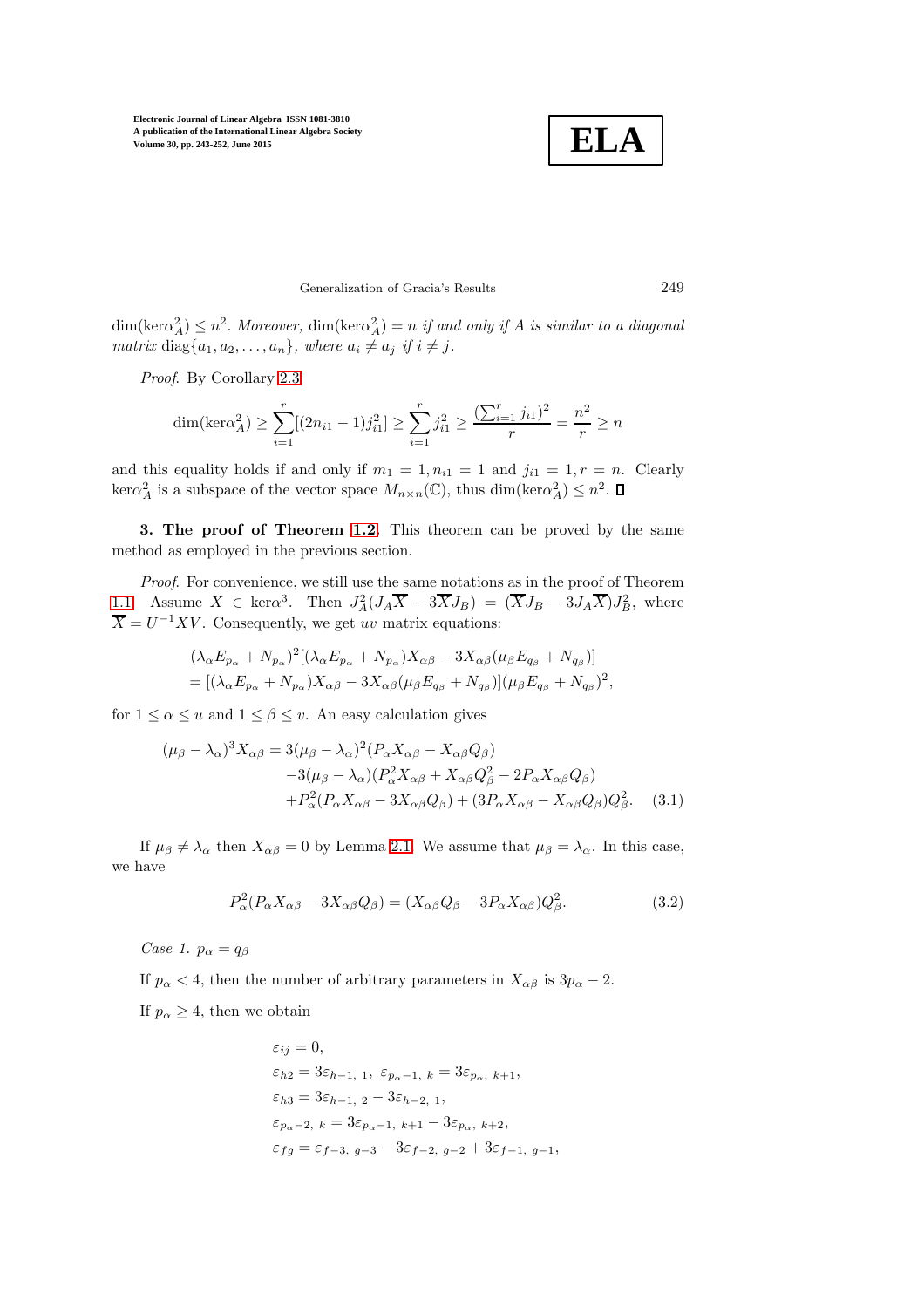$$
\boxed{\textbf{ELA}}
$$

250 Jun Liao, Heguo Liu, Yulei Wang, Zuohui Wu, and Xingzhong Xu

where  $4 \leq i \leq p_\alpha$ ,  $i - j \geq 3$ ,  $4 \leq h \leq p_\alpha$ ,  $1 \leq k \leq q_\beta - 3$ ,  $4 \leq f \leq p_\alpha$  and  $4 \leq g \leq q_\beta$ . Hence, we have

$$
\begin{cases}\n\varepsilon_{42} = 3\varepsilon_{31} \\
\varepsilon_{53} = 3\varepsilon_{42} - 3\varepsilon_{31} \\
\varepsilon_{64} = 3\varepsilon_{53} - 3\varepsilon_{42} + \varepsilon_{31} \\
\vdots \\
\varepsilon_{p_{\alpha}, q_{\beta}-2} = 3\varepsilon_{p_{\alpha}-1, q_{\beta}-3} - 3\varepsilon_{p_{\alpha}-2, q_{\beta}-4} + \varepsilon_{p_{\alpha}-3, q_{\beta}-5} \\
\varepsilon_{p_{\alpha}-2, q_{\beta}-4} = 3\varepsilon_{p_{\alpha}-1, q_{\beta}-3} - 3\varepsilon_{p_{\alpha}, q_{\beta}-2} \\
\varepsilon_{p_{\alpha}-1, q_{\beta}-3} = 3\varepsilon_{p_{\alpha}, q_{\beta}-2}.\n\end{cases}
$$

Thus,  $\varepsilon_{31} = \varepsilon_{42} = \cdots = \varepsilon_{p_\alpha, q_\beta - 2} = 0$ . We also have

$$
\begin{cases}\n\varepsilon_{43} = 3\varepsilon_{32} - 3\varepsilon_{21} \\
\varepsilon_{54} = 3\varepsilon_{43} - 3\varepsilon_{32} + \varepsilon_{21} \\
\vdots \\
\varepsilon_{p_{\alpha}, q_{\beta}-1} = 3\varepsilon_{p_{\alpha}-1, q_{\beta}-2} - 3\varepsilon_{p_{\alpha}-2, q_{\beta}-3} + \varepsilon_{p_{\alpha}-3, q_{\beta}-4} \\
\varepsilon_{p_{\alpha}-2, q_{\beta}-3} = 3\varepsilon_{p_{\alpha}-1, q_{\beta}-2} - 3\varepsilon_{p_{\alpha}, q_{\beta}-1}.\n\end{cases}
$$

By induction on the subscript, we obtain

$$
\varepsilon_{s, s-1} = \left[ \frac{(s-1)(s-2)(p_\alpha - 2)}{(p_\alpha - 1)} - (s-2)^2 + 1 \right] \varepsilon_{21},
$$

where  $2 \leq s \leq p_{\alpha}$ . Note that  $\varepsilon_{fg} = \varepsilon_{f-3, g-3} - 3\varepsilon_{f-2, g-2} + 3\varepsilon_{f-1, g-1}$ , where  $4 \le f \le p_\alpha$  and  $4 \le g \le q_\beta$ . Continuing by induction, we finally have

$$
\varepsilon_{fg} = \frac{(f-2)(f-3)}{2} \varepsilon_{1, g-f+1}
$$

$$
-[f(f-4) + 3]\varepsilon_{2, g-f+2} + \frac{(f-1)(f-2)}{2}\varepsilon_{3, g-f+3},
$$

where  $4 \le f \le p_\alpha$ ,  $4 \le g \le q_\beta$  and  $0 \le g - f \le q_\beta - 4$ . Then it is evident to see that the number of arbitrary parameters in  $X_{\alpha\beta}$  is  $3p_{\alpha}-2$ .

Case 2.  $p_{\alpha} \neq q_{\beta}$ . We can assume that  $p_{\alpha} > q_{\beta}$ , since the case  $p_{\alpha} < q_{\beta}$  is analogous.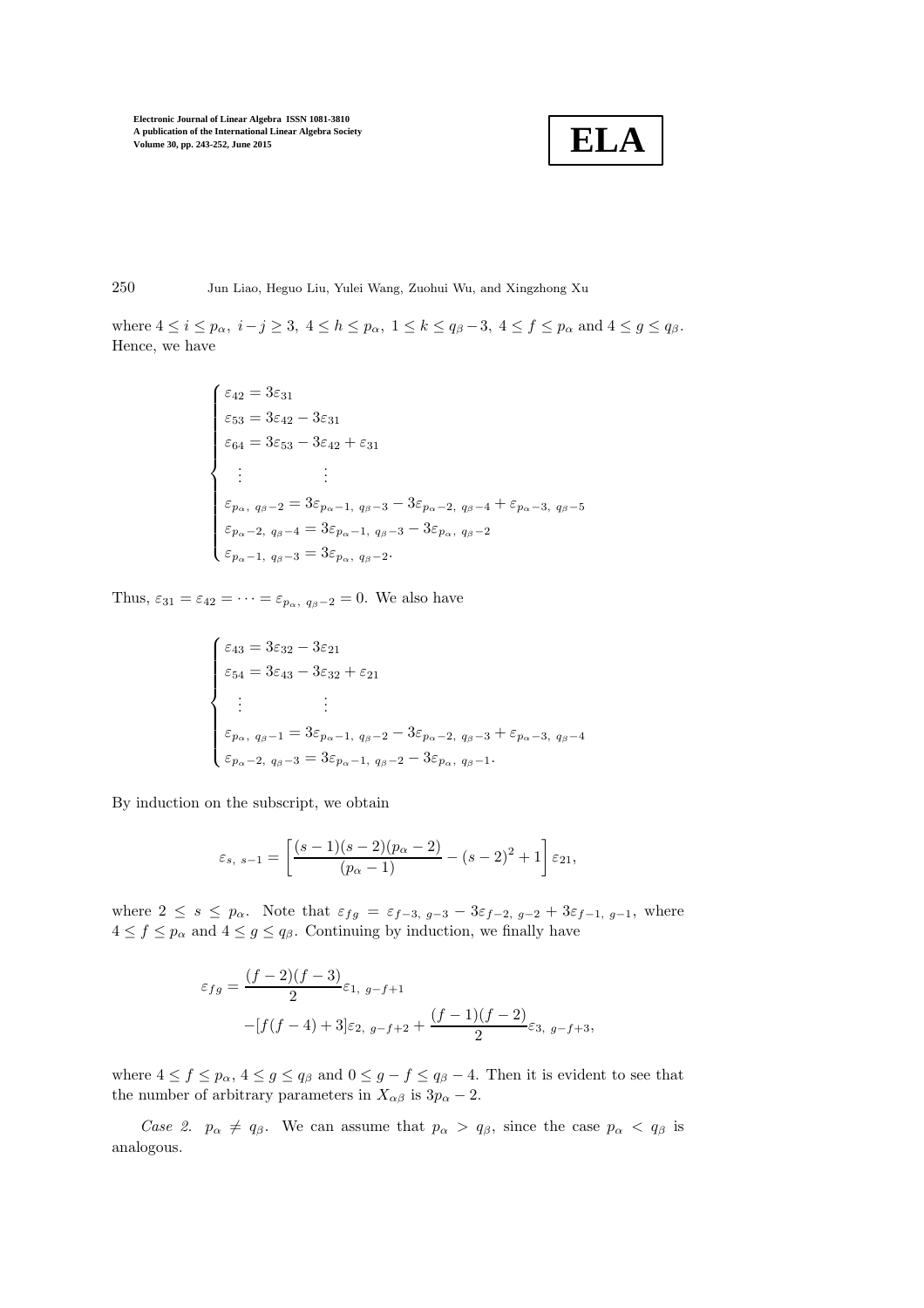

## Generalization of Gracia's Results 251

If  $p_{\alpha} - q_{\beta} = 1$  and  $q_{\beta} \ge 4$ , then we have

$$
\varepsilon_{ij} = 0,
$$
  
\n
$$
\varepsilon_{s, s-1} = \frac{(s-1)(s-2)}{2} \varepsilon_{32} - [(s-2)^2 - 1] \varepsilon_{21},
$$
  
\n
$$
\varepsilon_{fg} = \frac{(f-2)(f-3)}{2} \varepsilon_{1, g-f+1}
$$
  
\n
$$
-[f(f-4) + 3] \varepsilon_{2, g-f+2} + \frac{(f-1)(f-2)}{2} \varepsilon_{3, g-f+3},
$$

where  $i - j \ge 2$ ,  $3 \le i \le p_\alpha$ ,  $2 \le s \le p_\alpha$ ,  $4 \le f \le p_\alpha - 1$ ,  $4 \le g \le q_\beta$  and  $0 \leq g - f \leq q_{\beta} - 4$ . Thus, the number of arbitrary parameters in  $X_{\alpha\beta}$  is  $3q_{\beta} - 1$ .

If  $p_{\alpha} - q_{\beta} = 1$  and  $q_{\beta} < 4$ , then a routine computation gives rise to the result.

If  $p_{\alpha} - q_{\beta} \geq 2$  and  $q_{\beta} \geq 4$ , then we have

$$
\varepsilon_{ij} = 0, \varepsilon_{g, g-2} = \frac{(g-1)(g-2)}{2} \varepsilon_{31},
$$
  

$$
\varepsilon_{s,s-1} = \frac{(s-1)(s-2)}{2} \varepsilon_{32} - [(s-2)^2 - 1] \varepsilon_{21},
$$
  

$$
\varepsilon_{fg} = \frac{(f-2)(f-3)}{2} \varepsilon_{1,g-f+1} - [f(f-4) + 3] \varepsilon_{2, g-f+2}
$$
  

$$
+ \frac{(f-1)(f-2)}{2} \varepsilon_{3, g-f+3},
$$

where  $i - j \ge 3$ ,  $3 \le g \le p_\alpha$  and  $2 \le s \le p_\alpha$  and  $4 \le f \le p_\alpha - 1$  and  $4 \le g \le q_\beta$ ,  $0 \le$  $g - f \leq q_{\beta} - 4$ . Thus, the number of arbitrary parameters in  $X_{\alpha\beta}$  is  $3q_{\beta}$ .

If  $p_{\alpha} - q_{\beta} \ge 2$  and  $q_{\beta} < 4$ , then an obvious computation gives rise to the same result.

Therefore, there are  $n_3 = \sum_{\alpha=1}^u \sum_{\beta=1}^v F_{\alpha\beta}^{(3)}$  linearly independent  $X_j \in \text{ker}\alpha^3$ . For each  $X \in \text{ker}\alpha^3$ , there are  $k_1, k_2, \ldots, k_{n_3}$ , such that  $X = \sum_{j=1}^{n_3} k_j X_j$ .

Let us illustrate Theorem [1.2](#page-2-1) with an example.

EXAMPLE 3.1. Suppose that the elementary divisors of A and B are  $(\lambda (\lambda_1)^4$ ,  $(\lambda-\lambda_1)^3$ ,  $(\lambda-\lambda_2)^2$ ,  $(\lambda-\lambda_2)$ ,  $(\lambda-\lambda_3)$  and  $(\lambda-\lambda_1)^5$ ,  $(\lambda-\lambda_1)^3$ ,  $(\lambda-\lambda_2)^3$ ,  $(\lambda-\lambda_2)^2$ , respectively, where  $\lambda_1 \neq \lambda_2 \neq \lambda_3$ , then

$$
\dim(\text{ker}\alpha^3) = \sum_{\alpha=1}^5 \sum_{\beta=1}^4 F_{\alpha\beta}^{(3)} = 11 + 8 + 9 + 7 + 5 + 4 + 3 + 2 = 49.
$$

Let A be an  $n \times n$  complex matrix with distinct eigenvalues  $a_1, \ldots, a_r$  and the elementary divisors of A are  $(\lambda - a_i)^{n_{ik}}$  for  $1 \leq k \leq m_i$  and  $1 \leq i \leq r$ . The  $j_{ik}$  times